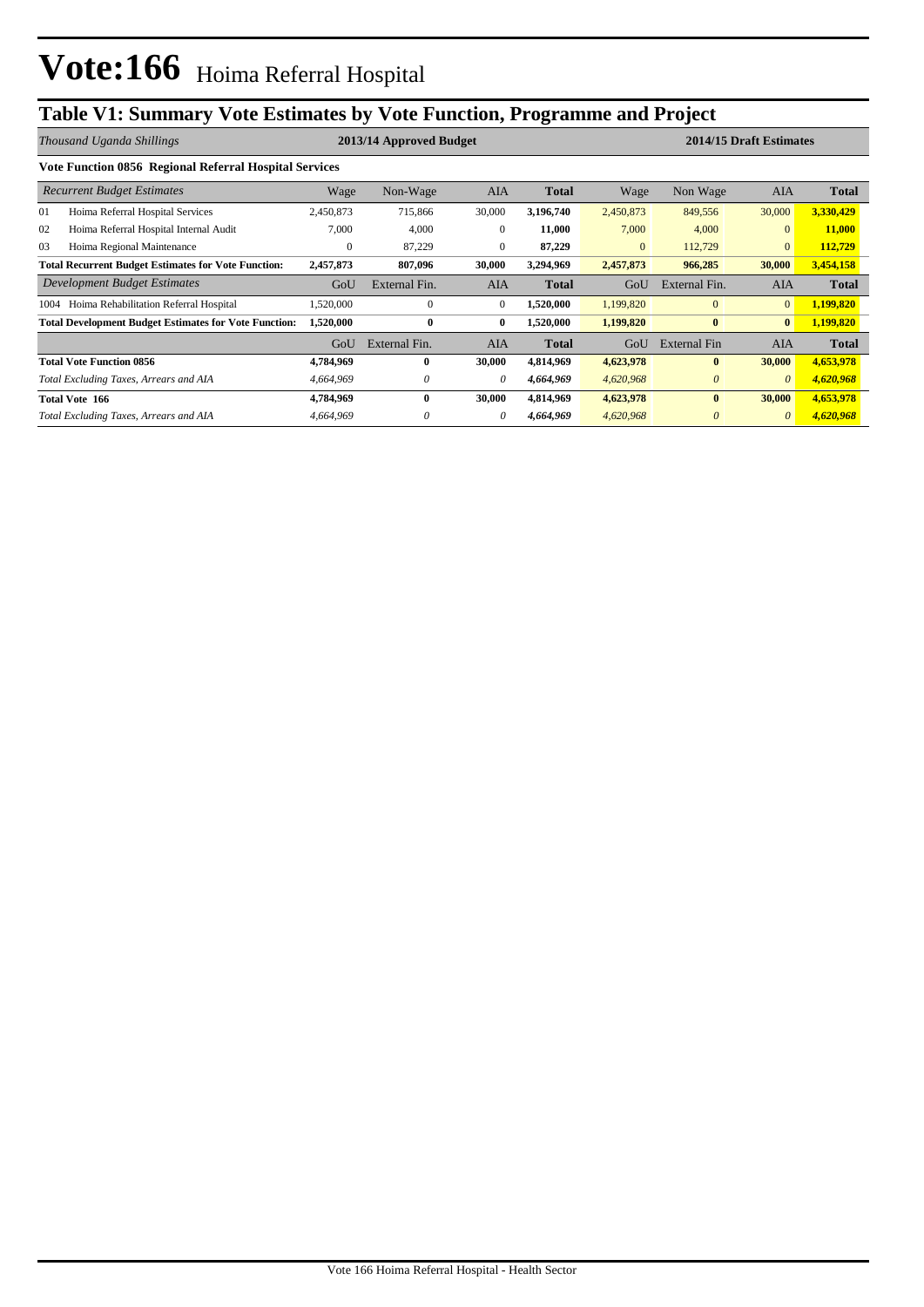# Vote:166 Hoima Referral Hospital

#### **Table V2: Summary Vote Estimates by Item**

| Thousand Uganda Shillings                               |                  | 2013/14 Approved Budget |                           |                  |              | 2014/15 Draft Estimates |                       |                         |
|---------------------------------------------------------|------------------|-------------------------|---------------------------|------------------|--------------|-------------------------|-----------------------|-------------------------|
|                                                         |                  | GoU External Fin.       | AIA                       | <b>Total</b>     |              | GoU External Fin.       | AIA                   | <b>Total</b>            |
| <b>Employees, Goods and Services (Outputs Provided)</b> | 3,264,969        | 0                       | 30,000                    | 3,294,969        | 3,421,148    | $\boldsymbol{\theta}$   | 30,000                | 3,451,148               |
| 211101 General Staff Salaries                           | 2,457,873        | $\boldsymbol{0}$        | $\boldsymbol{0}$          | 2,457,873        | 2,457,873    | $\mathbf{0}$            | $\mathbf{0}$          | 2,457,873               |
| 211103 Allowances                                       | 60,528           | $\boldsymbol{0}$        | 15,000                    | 75,528           | 58,798       | $\mathbf{0}$            | 20,000                | 78,798                  |
| 213001 Medical expenses (To employees)                  | 7,850            | $\mathbf{0}$            |                           | 7,850            | 7,850        | $\overline{0}$          | $\mathbf{0}$          | 7,850                   |
| 213002 Incapacity, death benefits and funeral expenses  | 7,850            | $\mathbf{0}$            |                           | 7,850            | 7,850        | $\mathbf{0}$            | $\bf{0}$              | 7,850                   |
| 221001 Advertising and Public Relations                 | 10,160           | $\overline{0}$          |                           | 10,160           | 10,160       | $\overline{0}$          | $\mathbf{0}$          | 10,160                  |
| 221002 Workshops and Seminars                           | 3,800            | $\boldsymbol{0}$        |                           | 3,800            | 3,800        | $\mathbf{0}$            | $\mathbf{0}$          | 3,800                   |
| 221003 Staff Training                                   | 11,700           | $\boldsymbol{0}$        |                           | 11,700           | 11,700       | $\mathbf{0}$            | $\boldsymbol{0}$      | 11,700                  |
| 221006 Commissions and related charges                  | 7,750            | $\boldsymbol{0}$        |                           | 7,750            | 8,000        | $\mathbf{0}$            | $\boldsymbol{0}$      | 8,000                   |
| 221007 Books, Periodicals & Newspapers                  | 4,160            | $\mathbf{0}$            | $\boldsymbol{0}$          | 4,160            | 4,220        | $\overline{0}$          | $\overline{0}$        | 4,220                   |
| 221009 Welfare and Entertainment                        | 25,410           | $\mathbf{0}$            |                           | 25,410           | 25,350       | $\overline{0}$          | $\overline{0}$        | 25,350                  |
| 221010 Special Meals and Drinks                         | 21,100           | $\mathbf{0}$            |                           | 21,100           | 72,850       | $\overline{0}$          | $\boldsymbol{0}$      | 72,850                  |
| 221011 Printing, Stationery, Photocopying and Binding   | 38,500           | $\mathbf{0}$            | 3,000                     | 41,500           | 38,500       | $\overline{0}$          | $\overline{0}$        | 38,500                  |
| 221012 Small Office Equipment                           | 5,700            | $\mathbf{0}$            |                           | 5,700            | 5,700        | $\overline{0}$          | $\overline{0}$        | 5,700                   |
| 221014 Bank Charges and other Bank related costs        | 1,890            | $\boldsymbol{0}$        |                           | 1,890            | 1,890        | $\mathbf{0}$            | $\boldsymbol{0}$      | 1,890                   |
| 221017 Subscriptions                                    | 480              | $\mathbf{0}$            |                           | 480              | 350          | $\overline{0}$          | $\mathbf{0}$          | 350                     |
| 222001 Telecommunications                               | 16,200           | $\mathbf{0}$            |                           | 16,200           | 16,200       | $\overline{0}$          | $\boldsymbol{0}$      | 16,200                  |
| 222002 Postage and Courier                              | 480              | $\boldsymbol{0}$        |                           | 480              | 480          | $\mathbf{0}$            | $\mathbf{0}$          | 480                     |
| 223005 Electricity                                      | 72,120           | $\boldsymbol{0}$        |                           | 72,120           | 77,120       | $\mathbf{0}$            | $\boldsymbol{0}$      | 77,120                  |
| 223006 Water                                            | 60,200           | $\overline{0}$          |                           | 60,200           | 60,200       | $\overline{0}$          | $\overline{0}$        | 60,200                  |
| 223007 Other Utilities- (fuel, gas, firewood, charcoal) | 8,200            | $\mathbf{0}$            |                           | 8,200            | 29,900       | $\overline{0}$          | $\overline{0}$        | 29,900                  |
| 224001 Medical and Agricultural supplies                | $\mathbf{0}$     | $\boldsymbol{0}$        | 12,000                    | 12,000           | $\mathbf{0}$ | $\mathbf{0}$            | 10,000                | 10,000                  |
| 224002 General Supply of Goods and Services             | 62,917           | $\mathbf{0}$            |                           | 62,917           | $\mathbf{0}$ | $\mathbf{0}$            |                       | $\mathbf{0}$            |
| 224004 Cleaning and Sanitation                          | $\mathbf{0}$     | $\mathbf{0}$            |                           | $\bf{0}$         | 79,000       | $\mathbf{0}$            | $\bf{0}$              | 79,000                  |
| 224005 Uniforms, Beddings and Protective Gear           | $\overline{0}$   | $\overline{0}$          |                           | $\boldsymbol{0}$ | 5,000        | $\overline{0}$          | $\mathbf{0}$          | 5,000                   |
| 225001 Consultancy Services- Short term                 | $\overline{0}$   | $\mathbf{0}$            |                           | $\bf{0}$         | 16,376       | $\mathbf{0}$            | $\boldsymbol{0}$      | 16,376                  |
| 227001 Travel inland                                    | 68,401           | $\boldsymbol{0}$        |                           | 68,401           | 81,500       | $\mathbf{0}$            | $\mathbf{0}$          | 81,500                  |
| 227002 Travel abroad                                    | 10,050           | $\Omega$                |                           | 10,050           | 10,050       | $\theta$                | $\mathbf{0}$          | 10,050                  |
| 227004 Fuel, Lubricants and Oils                        | 151,250          | $\boldsymbol{0}$        | $\boldsymbol{0}$          | 151,250          | 158,000      | $\mathbf{0}$            | $\mathbf{0}$          | 158,000                 |
| 228001 Maintenance - Civil                              | 27,100           | $\mathbf{0}$            |                           | 27,100           | 42,100       | $\overline{0}$          | $\overline{0}$        | 42,100                  |
| 228002 Maintenance - Vehicles                           | 62,800           | $\mathbf{0}$            | $\boldsymbol{0}$          | 62,800           | 45,550       | $\overline{0}$          | $\overline{0}$        | 45,550                  |
| 228003 Maintenance - Machinery, Equipment & Furniture   | 60,500           | $\boldsymbol{0}$        |                           | 60,500           | 84,781       | $\overline{0}$          | $\mathbf{0}$          | 84,781                  |
| <b>Investment</b> (Capital Purchases)                   | 1,520,000        | $\boldsymbol{\theta}$   | $\boldsymbol{\theta}$     | 1,520,000        | 1,199,820    | $\boldsymbol{\theta}$   | $\boldsymbol{\theta}$ | 1,199,820               |
| 231001 Non Residential buildings (Depreciation)         | 1,100,000        | $\boldsymbol{0}$        | $\boldsymbol{0}$          | 1,100,000        | 600,000      | $\mathbf{0}$            | $\mathbf{0}$          | 600,000                 |
| 231002 Residential buildings (Depreciation)             | 300,000          | $\boldsymbol{0}$        |                           | 300,000          | 400,000      | $\overline{0}$          | $\mathbf{0}$          | 400,000                 |
| 231007 Other Fixed Assets (Depreciation)                | $\boldsymbol{0}$ | $\boldsymbol{0}$        |                           | $\bf{0}$         | 199,820      | $\mathbf{0}$            | $\mathbf{0}$          | 199,820                 |
| 312206 Gross Tax                                        | 120,000          | $\boldsymbol{0}$        | $\boldsymbol{0}$          | 120,000          | $\mathbf{0}$ | $\mathbf{0}$            |                       | $\overline{\mathbf{0}}$ |
| <b>Arrears</b>                                          | $\pmb{\theta}$   | $\pmb{\theta}$          |                           | $\pmb{\theta}$   | 3,010        | $\boldsymbol{\theta}$   | $\boldsymbol{\theta}$ | 3,010                   |
| 321614 Electricity arrears (Budgeting)                  | $\boldsymbol{0}$ | $\boldsymbol{0}$        |                           | $\bf{0}$         | 3,010        | $\mathbf{0}$            | $\mathbf{0}$          | 3,010                   |
| <b>Grand Total Vote 166</b>                             | 4,784,969        | $\bf{0}$                | 30,000                    | 4,814,969        | 4,623,978    | $\bf{0}$                | 30,000                | 4,653,978               |
| Total Excluding Taxes, Arrears and AIA                  | 4,664,969        | $\boldsymbol{\theta}$   | $\boldsymbol{\mathit{0}}$ | 4,664,969        | 4,620,968    | $\theta$                | $\boldsymbol{\theta}$ | 4,620,968               |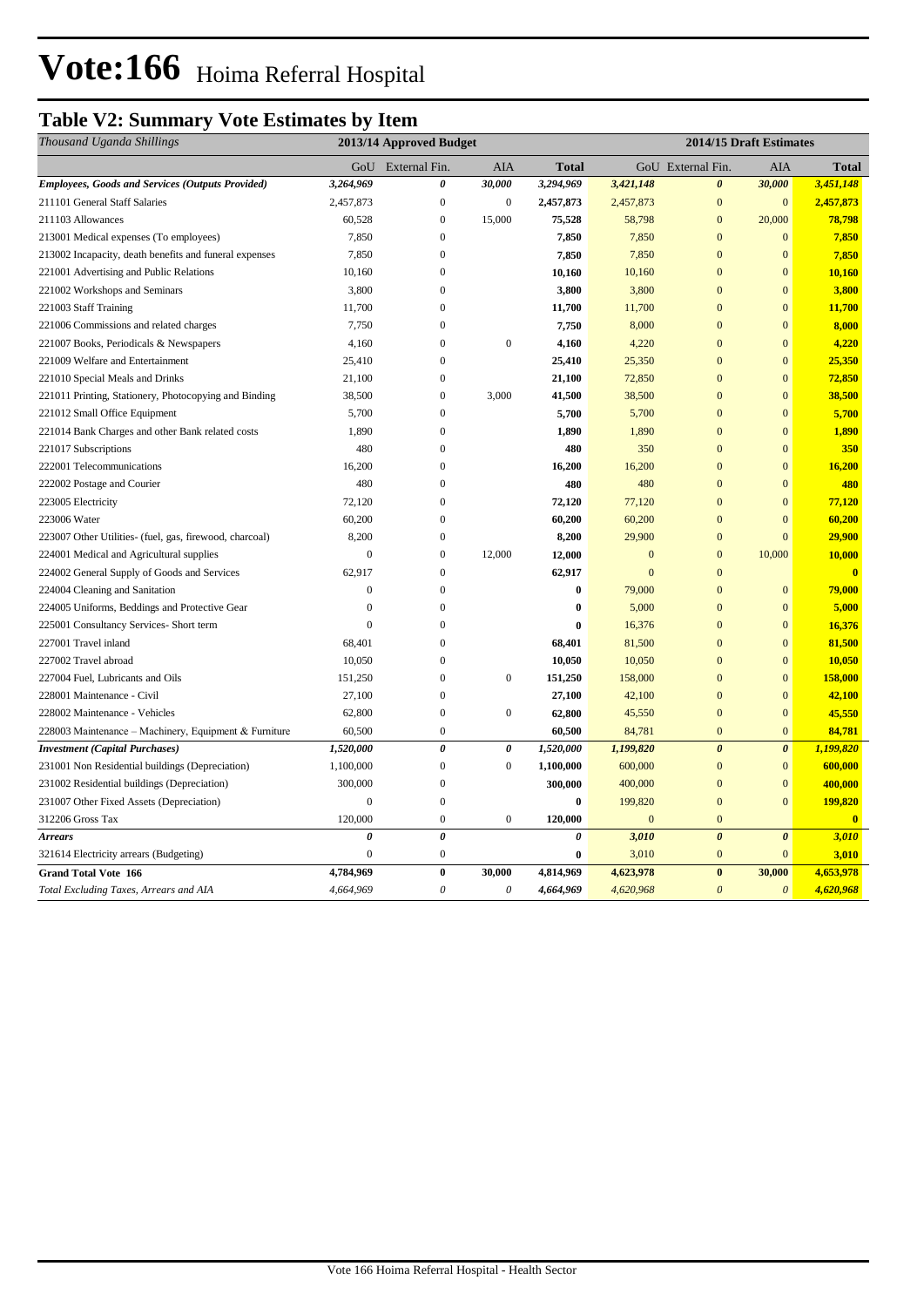## **Vote:166** Hoima Referral Hospital

## **Table V3: Detailed Estimates by Vote Function, Cost Centre, Output and Item**

#### *Vote Function 0856 Regional Referral Hospital Services*

#### *Recurrent Budget Estimates*

#### **Programme 01 Hoima Referral Hospital Services**

| Thousand Uganda Shillings                       |                                      | 2013/14 Approved Budget              |                                      |              |                                      |              | 2014/15 Draft Estimates              |               |
|-------------------------------------------------|--------------------------------------|--------------------------------------|--------------------------------------|--------------|--------------------------------------|--------------|--------------------------------------|---------------|
| <b>Outputs Provided</b>                         | Wage                                 | Non-Wage                             | AIA                                  | <b>Total</b> | Wage                                 | Non Wage     | AIA                                  | <b>Total</b>  |
| Output:085601 Inpatient services                |                                      |                                      |                                      |              |                                      |              |                                      |               |
| 211101 General Staff Salaries                   | 2,450,873                            | $\boldsymbol{0}$                     | $\boldsymbol{0}$                     | 2,450,873    | 2,450,873                            | $\mathbf{0}$ | $\mathbf{0}$                         | 2,450,873     |
| 211103 Allowances                               | $\boldsymbol{0}$                     | 18,409                               | 10,000                               | 28,409       | $\mathbf{0}$                         | 18,409       | 10,000                               | 28,409        |
| 213001 Medical expenses (To employees)          | $\bf{0}$                             | 3,850                                | $\mathbf{0}$                         | 3,850        | $\bf{0}$                             | 3,850        | $\mathbf{0}$                         | 3,850         |
| 213002 Incapacity, death benefits and funeral e | $\bf{0}$                             | 2,850                                | $\mathbf{0}$                         | 2,850        | $\bf{0}$                             | 2,850        | $\mathbf{0}$                         | 2,850         |
| 221001 Advertising and Public Relations         | $\bf{0}$                             | 1,380                                | 0                                    | 1,380        | $\bf{0}$                             | 1,380        | $\mathbf{0}$                         | 1,380         |
| 221002 Workshops and Seminars                   | $\mathbf{0}$                         | 550                                  | 0                                    | 550          | $\bf{0}$                             | 550          | $\mathbf{0}$                         | 550           |
| 221003 Staff Training                           | $\bf{0}$                             | 3,700                                | $\mathbf{0}$                         | 3,700        | $\bf{0}$                             | 3,700        | $\mathbf{0}$                         | 3,700         |
| 221006 Commissions and related charges          | $\bf{0}$                             | 1,500                                | 0                                    | 1,500        | $\bf{0}$                             | 1,500        | $\mathbf{0}$                         | 1,500         |
| 221007 Books, Periodicals & Newspapers          | $\bf{0}$                             | 160                                  | 0                                    | 160          | $\bf{0}$                             | 160          | $\mathbf{0}$                         | <b>160</b>    |
| 221009 Welfare and Entertainment                | $\bf{0}$                             | 7,100                                | $\mathbf{0}$                         | 7,100        | $\bf{0}$                             | 7,100        | $\mathbf{0}$                         | 7,100         |
| 221010 Special Meals and Drinks                 | $\mathbf{0}$                         | 15,200                               | $\mathbf{0}$                         | 15,200       | $\bf{0}$                             | 29,609       | $\mathbf{0}$                         | 29,609        |
| 221011 Printing, Stationery, Photocopying and   | $\bf{0}$                             | 9,500                                | 0                                    | 9,500        | $\bf{0}$                             | 9,500        | $\mathbf{0}$                         | 9,500         |
| 221012 Small Office Equipment                   | $\bf{0}$                             | 1,700                                | $\mathbf{0}$                         | 1,700        | $\bf{0}$                             | 1,700        | $\mathbf{0}$                         | 1,700         |
| 221014 Bank Charges and other Bank related c    | $\bf{0}$                             | 580                                  | 0                                    | 580          | $\bf{0}$                             | 580          | $\mathbf{0}$                         | 580           |
| 221017 Subscriptions                            | $\boldsymbol{0}$                     | 150                                  | 0                                    | 150          | $\bf{0}$                             | 150          | $\mathbf{0}$                         | <b>150</b>    |
| 222001 Telecommunications                       | $\boldsymbol{0}$                     | 5,100                                | 0                                    | 5,100        | $\bf{0}$                             | 5,100        | $\mathbf{0}$                         | 5,100         |
| 222002 Postage and Courier                      | $\bf{0}$                             | 150                                  | 0                                    | 150          | $\bf{0}$                             | 150          | $\mathbf{0}$                         | 150           |
| 223005 Electricity                              | $\boldsymbol{0}$                     | 23,000                               | 0                                    | 23,000       | $\bf{0}$                             | 28,000       | $\mathbf{0}$                         | 28,000        |
| 223006 Water                                    | $\bf{0}$                             | 20,200                               | 0                                    | 20,200       | $\bf{0}$                             | 20,200       | $\mathbf{0}$                         | 20,200        |
| 225001 Consultancy Services- Short term         | $\bf{0}$                             | $\mathbf{0}$                         | 0                                    | $\bf{0}$     | $\bf{0}$                             | 2,000        | $\mathbf{0}$                         | 2,000         |
| 227001 Travel inland                            | $\bf{0}$                             | 7,831                                | $\mathbf{0}$                         | 7,831        | $\bf{0}$                             | 7,831        | $\mathbf{0}$                         | 7,831         |
| 227002 Travel abroad                            | $\bf{0}$                             | 300                                  | 0                                    | 300          | $\bf{0}$                             | 300          | $\mathbf{0}$                         | 300           |
| 227004 Fuel, Lubricants and Oils                | $\boldsymbol{0}$                     | 35,200                               | 0                                    | 35,200       | $\bf{0}$                             | 35,200       | $\mathbf{0}$                         | 35,200        |
| 228001 Maintenance - Civil                      | $\bf{0}$                             | 7,600                                | $\mathbf{0}$                         | 7,600        | $\bf{0}$                             | 7,600        | $\mathbf{0}$                         | 7,600         |
| 228002 Maintenance - Vehicles                   | $\boldsymbol{0}$                     | 13,200                               | 0                                    | 13,200       | $\boldsymbol{0}$                     | 13,200       | $\mathbf{0}$                         | 13,200        |
| 228003 Maintenance - Machinery, Equipment       | $\boldsymbol{0}$                     | 4,500                                | $\boldsymbol{0}$                     | 4,500        | $\mathbf{0}$                         | 9,500        | $\boldsymbol{0}$                     | 9,500         |
| Total Cost of Output 085601:                    | 2,450,873                            | 183,710                              | 10,000                               | 2,644,583    | 2,450,873                            | 210,119      | 10,000                               | 2,670,992     |
| Output:085602 Outpatient services               |                                      |                                      |                                      |              |                                      |              |                                      |               |
| 211103 Allowances                               | $\boldsymbol{0}$                     | 11,800                               | $\boldsymbol{0}$                     | 11,800       | $\boldsymbol{0}$                     | 11,800       | 5,000                                | 16,800        |
| 213001 Medical expenses (To employees)          | $\boldsymbol{0}$                     | 500                                  | $\mathbf{0}$                         | 500          | $\bf{0}$                             | 500          | $\mathbf{0}$                         | 500           |
| 213002 Incapacity, death benefits and funeral e | $\bf{0}$                             | 3,500                                | $\mathbf{0}$                         | 3,500        | $\boldsymbol{0}$                     | 3,500        | $\mathbf{0}$                         | 3,500         |
| 221001 Advertising and Public Relations         | $\boldsymbol{0}$                     | 3,470                                | 0                                    | 3,470        | $\bf{0}$                             | 3,470        | $\mathbf{0}$                         | 3,470         |
| 221002 Workshops and Seminars                   | $\mathbf{0}$                         | 800                                  | 0                                    | 800          | $\bf{0}$                             | 800          | $\mathbf{0}$                         | 800           |
| 221003 Staff Training                           | $\boldsymbol{0}$                     | 2,000                                | $\mathbf{0}$                         | 2,000        | $\bf{0}$                             | 2,000        | $\mathbf{0}$                         | 2,000         |
| 221006 Commissions and related charges          | $\boldsymbol{0}$                     | 800                                  | $\boldsymbol{0}$                     | 800          | $\boldsymbol{0}$                     | 800          | $\mathbf{0}$                         | 800           |
| 221009 Welfare and Entertainment                | $\boldsymbol{0}$                     | 5,000                                | 0                                    | 5,000        | $\bf{0}$                             | 5,000        | $\boldsymbol{0}$                     | 5,000         |
| 221010 Special Meals and Drinks                 | $\boldsymbol{0}$                     | $\boldsymbol{0}$                     | 0                                    | $\bf{0}$     | $\boldsymbol{0}$                     | 20,000       | $\boldsymbol{0}$                     | 20,000        |
| 221011 Printing, Stationery, Photocopying and   | $\boldsymbol{0}$                     | 8,000                                | $\boldsymbol{0}$                     | 8,000        | $\boldsymbol{0}$                     | 8,000        | $\boldsymbol{0}$                     | 8,000         |
| 221012 Small Office Equipment                   | $\boldsymbol{0}$                     | 1,000                                | $\boldsymbol{0}$                     | 1,000        | $\boldsymbol{0}$                     | 1,000        | $\boldsymbol{0}$                     | 1,000         |
| 221014 Bank Charges and other Bank related c    | $\boldsymbol{0}$                     | 330                                  | $\boldsymbol{0}$                     | 330          | 0                                    | 330          | $\mathbf{0}$                         | <b>330</b>    |
| 221017 Subscriptions                            | $\boldsymbol{0}$                     | 80                                   | $\boldsymbol{0}$                     | 80           | $\boldsymbol{0}$                     | 80           | $\mathbf{0}$                         | 80            |
| 222001 Telecommunications                       | $\boldsymbol{0}$                     | 1,800                                | $\boldsymbol{0}$                     | 1,800        | $\boldsymbol{0}$                     | 1,800        | $\boldsymbol{0}$                     | 1,800         |
| 222002 Postage and Courier                      | $\boldsymbol{0}$                     | 80                                   | $\boldsymbol{0}$                     | 80           | 0                                    | 80           | $\mathbf{0}$                         | 80            |
| 223005 Electricity                              | $\boldsymbol{0}$                     | 20,000                               | $\boldsymbol{0}$                     | 20,000       | $\boldsymbol{0}$                     | 20,000       | $\boldsymbol{0}$                     | 20,000        |
| 223006 Water                                    | $\boldsymbol{0}$                     | 14,000                               | $\boldsymbol{0}$                     | 14,000       | $\boldsymbol{0}$                     | 14,000       | $\boldsymbol{0}$                     | <b>14,000</b> |
| 224001 Medical and Agricultural supplies        | $\boldsymbol{0}$                     | $\boldsymbol{0}$                     | 5,000                                | 5,000        | $\boldsymbol{0}$                     | $\mathbf{0}$ | $\mathbf{0}$                         | $\mathbf{0}$  |
| 224002 General Supply of Goods and Services     | $\boldsymbol{0}$                     | 21,276                               | $\boldsymbol{0}$                     | 21,276       | $\boldsymbol{0}$                     | $\mathbf{0}$ | $\mathbf{0}$                         | $\mathbf{0}$  |
| 224004 Cleaning and Sanitation                  | $\boldsymbol{0}$<br>$\boldsymbol{0}$ | $\boldsymbol{0}$<br>$\boldsymbol{0}$ | $\boldsymbol{0}$                     | $\bf{0}$     | $\boldsymbol{0}$                     | 5,000        | $\boldsymbol{0}$                     | 5,000         |
| 225001 Consultancy Services- Short term         |                                      |                                      | $\boldsymbol{0}$                     | $\bf{0}$     | $\boldsymbol{0}$                     | 6,276        | $\boldsymbol{0}$                     | 6,276         |
| 227001 Travel inland                            | $\boldsymbol{0}$<br>$\boldsymbol{0}$ | 21,720                               | $\boldsymbol{0}$<br>$\boldsymbol{0}$ | 21,720       | $\boldsymbol{0}$<br>$\boldsymbol{0}$ | 21,720       | $\boldsymbol{0}$<br>$\boldsymbol{0}$ | 21,720        |
| 227002 Travel abroad                            | $\boldsymbol{0}$                     | 2,400                                | $\boldsymbol{0}$                     | 2,400        | $\boldsymbol{0}$                     | 2,400        | $\mathbf{0}$                         | 2,400         |
| 227004 Fuel, Lubricants and Oils                |                                      | 22,500                               |                                      | 22,500       |                                      | 22,500       |                                      | 22,500        |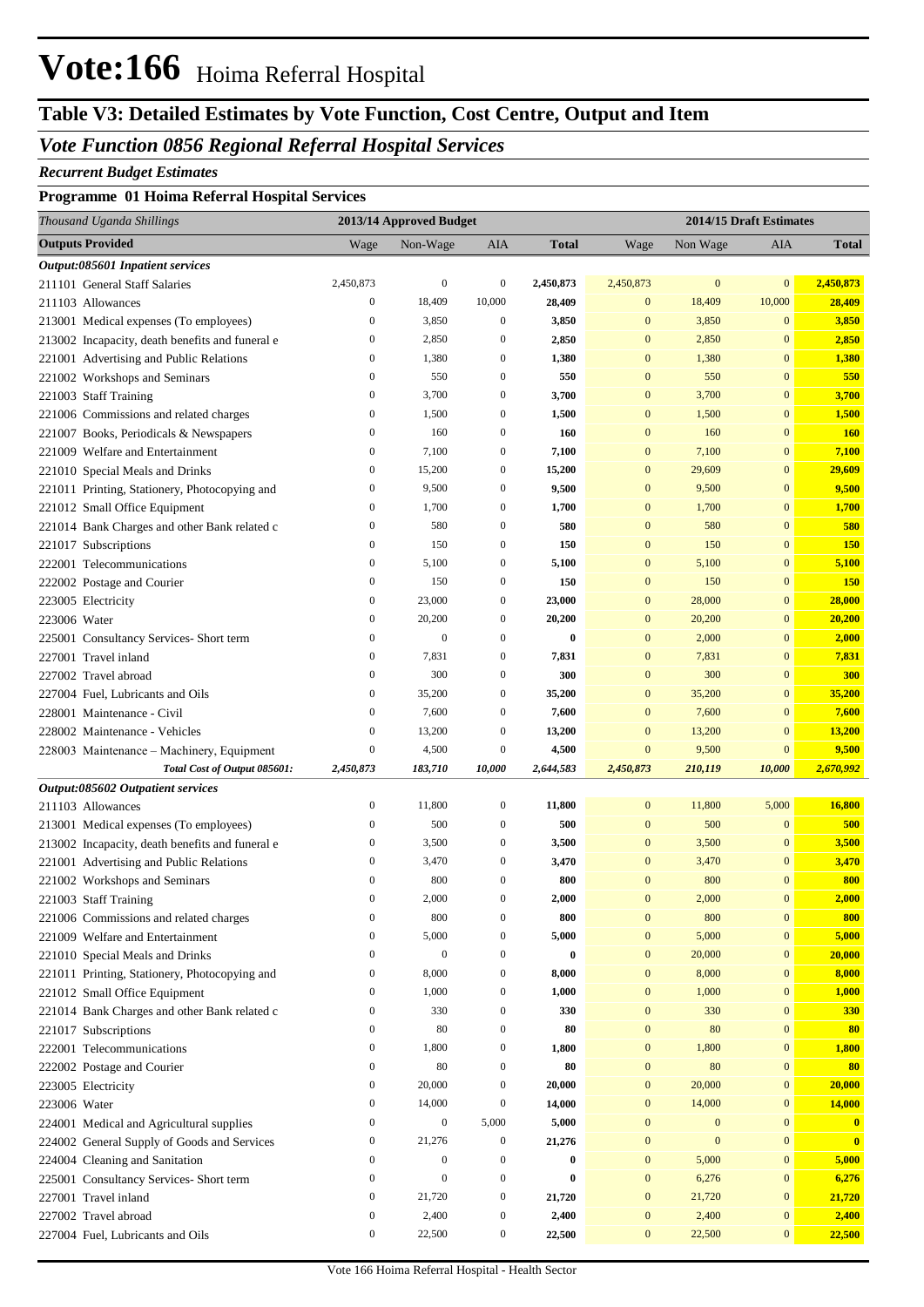#### *Vote Function 0856 Regional Referral Hospital Services*

**Programme 01 Hoima Referral Hospital Services**

|              | Thousand Uganda Shillings                                                                 |                  | 2013/14 Approved Budget |                  |              |                       |                  | 2014/15 Draft Estimates |                         |
|--------------|-------------------------------------------------------------------------------------------|------------------|-------------------------|------------------|--------------|-----------------------|------------------|-------------------------|-------------------------|
|              | <b>Outputs Provided</b>                                                                   | Wage             | Non-Wage                | AIA              | <b>Total</b> | Wage                  | Non Wage         | AIA                     | <b>Total</b>            |
|              | 228001 Maintenance - Civil                                                                | $\boldsymbol{0}$ | 5,500                   | $\boldsymbol{0}$ | 5,500        | $\mathbf{0}$          | 10,500           | $\mathbf{0}$            | 10,500                  |
|              | 228002 Maintenance - Vehicles                                                             | $\mathbf{0}$     | 9,000                   | $\theta$         | 9,000        | $\mathbf{0}$          | 9,000            | $\bf{0}$                | 9,000                   |
|              | 228003 Maintenance - Machinery, Equipment                                                 | $\mathbf{0}$     | 3,100                   | $\mathbf{0}$     | 3,100        | $\mathbf{0}$          | 3,100            | $\bf{0}$                | 3,100                   |
|              | Total Cost of Output 085602:                                                              | 0                | 158,656                 | 5,000            | 163,656      | 0                     | 173,656          | 5,000                   | 178,656                 |
|              | Output:085603 Medicines and health supplies procured and dispensed                        |                  |                         |                  |              |                       |                  |                         |                         |
|              | 211103 Allowances                                                                         | $\Omega$         | 634                     | $\boldsymbol{0}$ | 634          | $\mathbf{0}$          | 634              | $\mathbf{0}$            | 634                     |
|              | 213001 Medical expenses (To employees)                                                    | $\mathbf{0}$     | 80                      | 0                | 80           | $\boldsymbol{0}$      | 80               | $\mathbf{0}$            | 80                      |
|              | 213002 Incapacity, death benefits and funeral e                                           | $\boldsymbol{0}$ | 80                      | 0                | 80           | $\boldsymbol{0}$      | 80               | $\bf{0}$                | 80                      |
|              | 221001 Advertising and Public Relations                                                   | $\boldsymbol{0}$ | 120                     | $\mathbf{0}$     | 120          | $\boldsymbol{0}$      | 120              | $\mathbf{0}$            | <b>120</b>              |
|              | 221002 Workshops and Seminars                                                             | $\boldsymbol{0}$ | 130                     | $\mathbf{0}$     | 130          | $\bf{0}$              | 130              | $\mathbf{0}$            | <b>130</b>              |
|              | 221003 Staff Training                                                                     | $\boldsymbol{0}$ | 160                     | 0                | 160          | $\bf{0}$              | 160              | 0                       | <b>160</b>              |
|              | 221006 Commissions and related charges                                                    | $\boldsymbol{0}$ | 130                     | $\mathbf{0}$     | 130          | $\bf{0}$              | 130              | 0                       | <b>130</b>              |
|              | 221009 Welfare and Entertainment                                                          | $\boldsymbol{0}$ | 480                     | 0                | 480          | $\boldsymbol{0}$      | 480              | $\mathbf{0}$            | 480                     |
|              | 221011 Printing, Stationery, Photocopying and                                             | $\boldsymbol{0}$ | 1,300                   | 0                | 1,300        | $\bf{0}$              | 1,300            | $\bf{0}$                | 1,300                   |
|              | 221012 Small Office Equipment                                                             | $\boldsymbol{0}$ | 160                     | $\mathbf{0}$     | 160          | $\bf{0}$              | 160              | $\mathbf{0}$            | <b>160</b>              |
|              | 221014 Bank Charges and other Bank related c                                              | $\boldsymbol{0}$ | 50                      | $\mathbf{0}$     | 50           | $\bf{0}$              | 50               | $\overline{0}$          | 50                      |
|              | 221017 Subscriptions                                                                      | $\boldsymbol{0}$ | 13                      | $\boldsymbol{0}$ | 13           | $\bf{0}$              | 13               | $\overline{0}$          | 13                      |
|              | 222001 Telecommunications                                                                 | $\boldsymbol{0}$ | 260                     | $\boldsymbol{0}$ | 260          | $\boldsymbol{0}$      | 260              | $\overline{0}$          | 260                     |
|              | 222002 Postage and Courier                                                                | $\boldsymbol{0}$ | 13                      | $\boldsymbol{0}$ | 13           | $\bf{0}$              | 13               | $\overline{0}$          | 13                      |
|              | 223005 Electricity                                                                        | $\boldsymbol{0}$ | 1,300                   | $\theta$         | 1,300        | $\bf{0}$              | 1,300            | $\bf{0}$                | 1,300                   |
| 223006 Water |                                                                                           | $\boldsymbol{0}$ | 960                     | $\theta$         | 960          | $\bf{0}$              | 960              | $\overline{0}$          | 960                     |
|              | 224001 Medical and Agricultural supplies                                                  | $\boldsymbol{0}$ | $\mathbf{0}$            | 5,000            | 5,000        | $\boldsymbol{0}$      | $\mathbf{0}$     | 5,000                   | 5,000                   |
|              | 224002 General Supply of Goods and Services                                               | $\boldsymbol{0}$ | 2,600                   | 0                | 2,600        | $\bf{0}$              | $\mathbf{0}$     | $\mathbf{0}$            | $\overline{\mathbf{0}}$ |
|              | 225001 Consultancy Services- Short term                                                   | $\boldsymbol{0}$ | $\boldsymbol{0}$        | $\theta$         | 0            | $\bf{0}$              | 2,600            | 0                       | 2,600                   |
|              | 227001 Travel inland                                                                      | $\boldsymbol{0}$ | 4,000                   | 0                | 4,000        | $\bf{0}$              | 4,000            | 0                       | 4,000                   |
|              | 227002 Travel abroad                                                                      | $\boldsymbol{0}$ | 390                     | $\boldsymbol{0}$ | 390          | $\boldsymbol{0}$      | 390              | 0                       | 390                     |
|              | 227004 Fuel, Lubricants and Oils                                                          | $\boldsymbol{0}$ | 7,300                   | 0                | 7,300        | $\bf{0}$              | 7,300            | $\bf{0}$                | 7,300                   |
|              | 228001 Maintenance - Civil                                                                | $\boldsymbol{0}$ | 480                     | $\mathbf{0}$     | 480          | $\bf{0}$              | 480              | $\overline{0}$          | 480                     |
|              | 228002 Maintenance - Vehicles                                                             | $\boldsymbol{0}$ | 700                     | $\theta$         | 700          | $\bf{0}$              | 700              | 0                       | 700                     |
|              | 228003 Maintenance – Machinery, Equipment                                                 | $\boldsymbol{0}$ | 260                     | 0                | 260          | $\bf{0}$              | 260              | $\mathbf{0}$            | 260                     |
|              | Total Cost of Output 085603:                                                              | 0                | 21,600                  | 5,000            | 26,600       | $\boldsymbol{\theta}$ | 21,600           | 5,000                   | 26,600                  |
|              | Output:085604 Diagnostic services<br>211103 Allowances                                    | $\boldsymbol{0}$ | 620                     | 0                | 620          | $\bf{0}$              | 620              | $\bf{0}$                | 620                     |
|              |                                                                                           | $\mathbf{0}$     | 70                      | $\boldsymbol{0}$ | 70           | $\mathbf{0}$          | 70               | $\overline{0}$          | 70                      |
|              | 213001 Medical expenses (To employees)<br>213002 Incapacity, death benefits and funeral e |                  | $70\,$                  |                  | 70           | $\boldsymbol{0}$      | 70               | $\boldsymbol{0}$        | 70                      |
|              | 221001 Advertising and Public Relations                                                   | $\boldsymbol{0}$ | 100                     | $\boldsymbol{0}$ | 100          | $\boldsymbol{0}$      | 100              | $\mathbf{0}$            | <b>100</b>              |
|              | 221002 Workshops and Seminars                                                             | $\boldsymbol{0}$ | 100                     | $\boldsymbol{0}$ | 100          | $\mathbf{0}$          | 100              | $\mathbf{0}$            | <b>100</b>              |
|              | 221003 Staff Training                                                                     | $\boldsymbol{0}$ | 140                     | $\boldsymbol{0}$ | 140          | $\mathbf{0}$          | 140              | $\mathbf{0}$            | <b>140</b>              |
|              | 221006 Commissions and related charges                                                    | $\boldsymbol{0}$ | 100                     | $\boldsymbol{0}$ | 100          | $\boldsymbol{0}$      | 100              | $\overline{0}$          | <b>100</b>              |
|              | 221009 Welfare and Entertainment                                                          | $\boldsymbol{0}$ | 670                     | $\boldsymbol{0}$ | 670          | $\boldsymbol{0}$      | 670              | $\overline{0}$          | 670                     |
|              | 221010 Special Meals and Drinks                                                           | $\boldsymbol{0}$ | 400                     | $\boldsymbol{0}$ | 400          | $\bf{0}$              | 400              | $\mathbf{0}$            | 400                     |
|              | 221011 Printing, Stationery, Photocopying and                                             | $\boldsymbol{0}$ | 2,500                   | $\boldsymbol{0}$ | 2,500        | $\boldsymbol{0}$      | 2,500            | $\boldsymbol{0}$        | 2,500                   |
|              | 221012 Small Office Equipment                                                             | $\boldsymbol{0}$ | 140                     | 0                | 140          | $\boldsymbol{0}$      | 140              | $\boldsymbol{0}$        | <b>140</b>              |
|              | 221014 Bank Charges and other Bank related c                                              | $\boldsymbol{0}$ | 40                      | $\boldsymbol{0}$ | 40           | $\boldsymbol{0}$      | 40               | $\overline{0}$          | 40                      |
|              | 221017 Subscriptions                                                                      | $\boldsymbol{0}$ | 10                      | $\boldsymbol{0}$ | 10           | $\mathbf{0}$          | 10               | $\mathbf{0}$            | <b>10</b>               |
|              | 222001 Telecommunications                                                                 | $\boldsymbol{0}$ | 240                     | $\boldsymbol{0}$ | 240          | $\mathbf{0}$          | 240              | $\mathbf{0}$            | 240                     |
|              | 222002 Postage and Courier                                                                | $\boldsymbol{0}$ | 10                      | $\boldsymbol{0}$ | 10           | $\mathbf{0}$          | 10               | $\mathbf{0}$            | <b>10</b>               |
|              | 223005 Electricity                                                                        | $\boldsymbol{0}$ | 1,000                   | $\boldsymbol{0}$ | 1,000        | $\mathbf{0}$          | 1,000            | $\boldsymbol{0}$        | 1,000                   |
| 223006 Water |                                                                                           | $\boldsymbol{0}$ | 840                     | 0                | 840          | $\boldsymbol{0}$      | 840              | $\boldsymbol{0}$        | 840                     |
|              | 223007 Other Utilities- (fuel, gas, firewood, cha                                         | $\boldsymbol{0}$ | $\boldsymbol{0}$        | $\boldsymbol{0}$ | $\bf{0}$     | $\boldsymbol{0}$      | 2,200            | $\boldsymbol{0}$        | 2,200                   |
|              | 224002 General Supply of Goods and Services                                               | $\boldsymbol{0}$ | 2,200                   | 0                | 2,200        | $\mathbf{0}$          | $\boldsymbol{0}$ | $\mathbf{0}$            | $\mathbf{0}$            |
|              | 227001 Travel inland                                                                      | $\boldsymbol{0}$ | 3,930                   | 0                | 3,930        | $\bf{0}$              | 3,920            | $\boldsymbol{0}$        | 3,920                   |
|              | 227002 Travel abroad                                                                      | $\boldsymbol{0}$ | 300                     | $\boldsymbol{0}$ | 300          | $\mathbf{0}$          | 300              | $\overline{0}$          | 300                     |
|              | 227004 Fuel, Lubricants and Oils                                                          | $\boldsymbol{0}$ | 4,000                   | $\boldsymbol{0}$ | 4,000        | $\mathbf{0}$          | 4,000            | $\boldsymbol{0}$        | 4,000                   |
|              | 228001 Maintenance - Civil                                                                | $\boldsymbol{0}$ | 420                     | $\boldsymbol{0}$ | 420          | $\bf{0}$              | 420              | $\boldsymbol{0}$        | 420                     |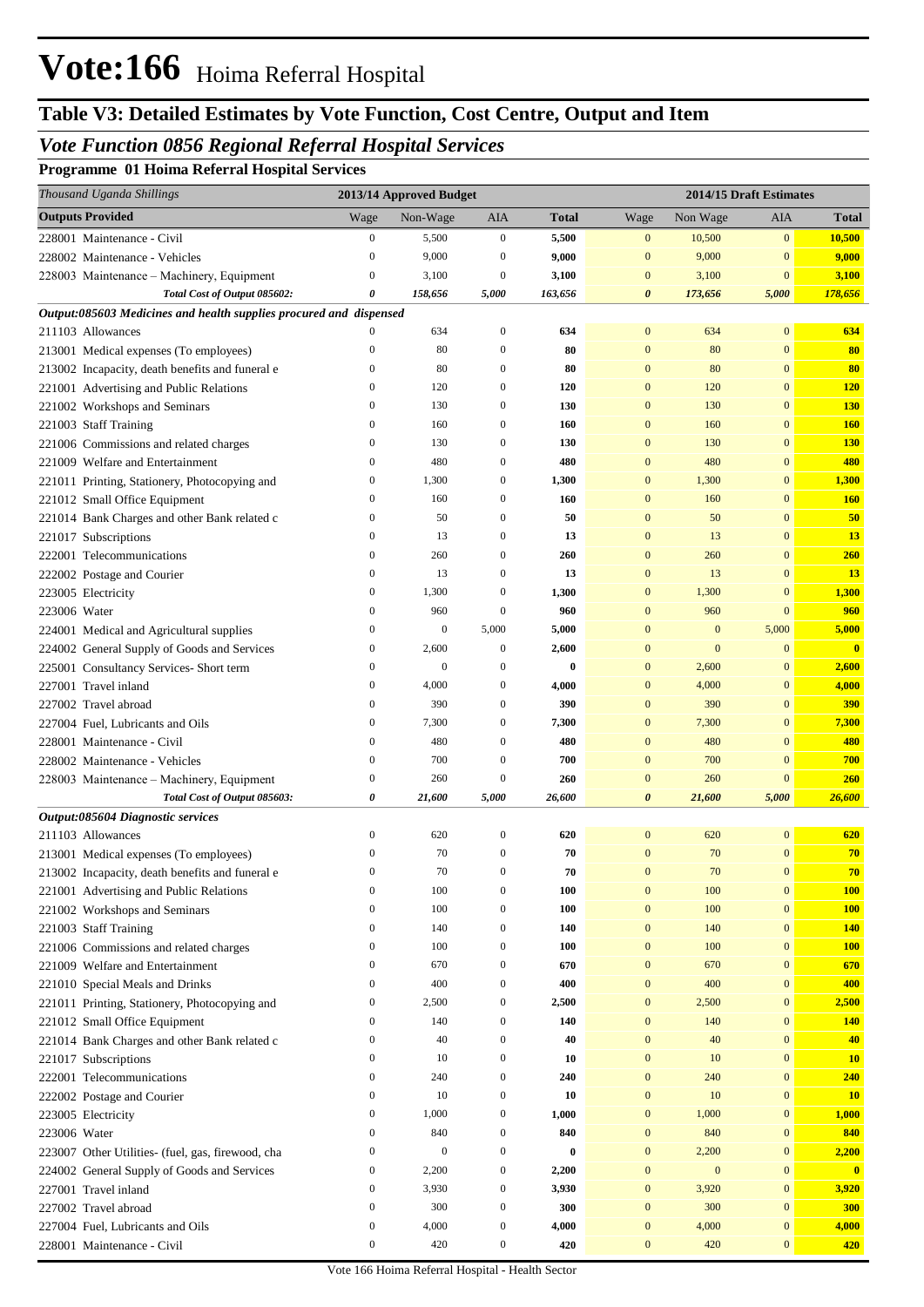#### *Vote Function 0856 Regional Referral Hospital Services*

**Programme 01 Hoima Referral Hospital Services**

|              | Thousand Uganda Shillings                              |                  | 2013/14 Approved Budget |                  |              |                       |                  | 2014/15 Draft Estimates |              |
|--------------|--------------------------------------------------------|------------------|-------------------------|------------------|--------------|-----------------------|------------------|-------------------------|--------------|
|              | <b>Outputs Provided</b>                                | Wage             | Non-Wage                | AIA              | <b>Total</b> | Wage                  | Non Wage         | AIA                     | <b>Total</b> |
|              | 228002 Maintenance - Vehicles                          | $\boldsymbol{0}$ | 600                     | $\mathbf{0}$     | 600          | $\mathbf{0}$          | 600              | $\mathbf{0}$            | 600          |
|              | 228003 Maintenance - Machinery, Equipment              | $\boldsymbol{0}$ | 200                     | $\boldsymbol{0}$ | 200          | $\mathbf{0}$          | 210              | $\mathbf{0}$            | <b>210</b>   |
|              | Total Cost of Output 085604:                           | 0                | 18,700                  |                  | 18,700       | $\pmb{\theta}$        | 18,700           | $\pmb{\theta}$          | 18,700       |
|              | Output:085605 Hospital Management and support services |                  |                         |                  |              |                       |                  |                         |              |
|              | 211103 Allowances                                      | $\boldsymbol{0}$ | 4,385                   | 5,000            | 9,385        | $\mathbf{0}$          | 4,385            | 5,000                   | 9,385        |
|              | 213001 Medical expenses (To employees)                 | $\boldsymbol{0}$ | 2,600                   | $\boldsymbol{0}$ | 2,600        | $\mathbf{0}$          | 2,600            | $\mathbf{0}$            | 2,600        |
|              | 213002 Incapacity, death benefits and funeral e        | $\boldsymbol{0}$ | 600                     | $\boldsymbol{0}$ | 600          | $\mathbf{0}$          | 600              | $\mathbf{0}$            | 600          |
|              | 221001 Advertising and Public Relations                | $\boldsymbol{0}$ | 3,900                   | $\boldsymbol{0}$ | 3,900        | $\mathbf{0}$          | 3,900            | $\mathbf{0}$            | 3,900        |
|              | 221002 Workshops and Seminars                          | $\boldsymbol{0}$ | 970                     | $\boldsymbol{0}$ | 970          | $\mathbf{0}$          | 970              | $\mathbf{0}$            | 970          |
|              | 221003 Staff Training                                  | $\boldsymbol{0}$ | 4,200                   | $\boldsymbol{0}$ | 4,200        | $\mathbf{0}$          | 4,200            | $\mathbf{0}$            | 4,200        |
|              | 221006 Commissions and related charges                 | $\boldsymbol{0}$ | 3,970                   | $\boldsymbol{0}$ | 3,970        | $\mathbf{0}$          | 3,970            | $\mathbf{0}$            | 3,970        |
|              | 221007 Books, Periodicals & Newspapers                 | $\boldsymbol{0}$ | 3,000                   | $\boldsymbol{0}$ | 3,000        | $\mathbf{0}$          | 3,000            | $\mathbf{0}$            | 3,000        |
|              | 221009 Welfare and Entertainment                       | $\boldsymbol{0}$ | 5,600                   | $\boldsymbol{0}$ | 5,600        | $\mathbf{0}$          | 5,600            | $\mathbf{0}$            | 5,600        |
|              | 221010 Special Meals and Drinks                        | $\boldsymbol{0}$ | 5,500                   | $\mathbf{0}$     | 5,500        | $\mathbf{0}$          | 22,841           | $\mathbf{0}$            | 22,841       |
|              | 221011 Printing, Stationery, Photocopying and          | $\boldsymbol{0}$ | 9,700                   | 3,000            | 12,700       | $\mathbf{0}$          | 9,700            | $\mathbf{0}$            | 9,700        |
|              | 221012 Small Office Equipment                          | $\boldsymbol{0}$ | 1,200                   | $\boldsymbol{0}$ | 1,200        | $\mathbf{0}$          | 1,200            | $\mathbf{0}$            | 1,200        |
|              | 221014 Bank Charges and other Bank related c           | $\boldsymbol{0}$ | 390                     | $\boldsymbol{0}$ | 390          | $\mathbf{0}$          | 390              | $\mathbf{0}$            | <b>390</b>   |
|              | 221017 Subscriptions                                   | $\boldsymbol{0}$ | 97                      | $\boldsymbol{0}$ | 97           | $\mathbf{0}$          | 97               | $\mathbf{0}$            | 97           |
|              | 222001 Telecommunications                              | $\boldsymbol{0}$ | 4,100                   | $\boldsymbol{0}$ | 4,100        | $\mathbf{0}$          | 4,100            | $\mathbf{0}$            | 4,100        |
|              | 222002 Postage and Courier                             | $\boldsymbol{0}$ | 97                      | $\boldsymbol{0}$ | 97           | $\mathbf{0}$          | 97               | $\mathbf{0}$            | 97           |
|              | 223005 Electricity                                     | $\boldsymbol{0}$ | 17,700                  | $\boldsymbol{0}$ | 17,700       | $\mathbf{0}$          | 17,700           | $\mathbf{0}$            | 17,700       |
| 223006 Water |                                                        | $\boldsymbol{0}$ | 15,200                  | $\boldsymbol{0}$ | 15,200       | $\mathbf{0}$          | 15,200           | $\mathbf{0}$            | 15,200       |
|              | 223007 Other Utilities- (fuel, gas, firewood, cha      | $\boldsymbol{0}$ | 2,400                   | $\boldsymbol{0}$ | 2,400        | $\mathbf{0}$          | 2,400            | $\mathbf{0}$            | 2,400        |
|              | 224001 Medical and Agricultural supplies               | $\boldsymbol{0}$ | $\mathbf{0}$            | 2,000            | 2,000        | $\mathbf{0}$          | $\boldsymbol{0}$ | 5,000                   | 5,000        |
|              | 224002 General Supply of Goods and Services            | $\boldsymbol{0}$ | 17,341                  | $\boldsymbol{0}$ | 17,341       | $\mathbf{0}$          | $\mathbf{0}$     | $\mathbf{0}$            | $\mathbf{0}$ |
|              | 224004 Cleaning and Sanitation                         | $\boldsymbol{0}$ | $\mathbf{0}$            | $\boldsymbol{0}$ | $\bf{0}$     | $\mathbf{0}$          | 64,000           | $\mathbf{0}$            | 64,000       |
|              | 227001 Travel inland                                   | $\boldsymbol{0}$ | 11,300                  | $\boldsymbol{0}$ | 11,300       | $\mathbf{0}$          | 11,300           | $\mathbf{0}$            | 11,300       |
|              | 227002 Travel abroad                                   | $\boldsymbol{0}$ | 2,910                   | $\boldsymbol{0}$ | 2,910        | $\mathbf{0}$          | 2,910            | $\mathbf{0}$            | 2,910        |
|              | 227004 Fuel, Lubricants and Oils                       | $\boldsymbol{0}$ | 26,500                  | $\boldsymbol{0}$ | 26,500       | $\mathbf{0}$          | 26,500           | $\mathbf{0}$            | 26,500       |
|              | 228001 Maintenance - Civil                             | $\boldsymbol{0}$ | 6,100                   | $\boldsymbol{0}$ | 6,100        | $\mathbf{0}$          | 16,100           | $\mathbf{0}$            | 16,100       |
|              | 228002 Maintenance - Vehicles                          | $\boldsymbol{0}$ | 10,200                  | $\boldsymbol{0}$ | 10,200       | $\mathbf{0}$          | 10,200           | $\mathbf{0}$            | 10,200       |
|              | 228003 Maintenance - Machinery, Equipment              | $\boldsymbol{0}$ | 2,440                   | $\boldsymbol{0}$ | 2,440        | $\mathbf{0}$          | 2,711            | $\mathbf{0}$            | 2,711        |
|              | Total Cost of Output 085605:                           | 0                | 162,400                 | 10,000           | 172,400      | $\boldsymbol{\theta}$ | 236,671          | 10,000                  | 246,671      |
|              | Output:085606 Prevention and rehabilitation services   |                  |                         |                  |              |                       |                  |                         |              |
|              | 211103 Allowances                                      | $\Omega$         | 13,950                  |                  | 13,950       |                       | 8,950            | $\mathbf{0}$            | 8,950        |
|              | 213001 Medical expenses (To employees)                 | $\boldsymbol{0}$ | 750                     | $\boldsymbol{0}$ | 750          | $\boldsymbol{0}$      | 750              | $\boldsymbol{0}$        | 750          |
|              | 213002 Incapacity, death benefits and funeral e        | $\boldsymbol{0}$ | 750                     | 0                | 750          | $\mathbf{0}$          | 750              | $\mathbf{0}$            | 750          |
|              | 221001 Advertising and Public Relations                | $\boldsymbol{0}$ | 1,190                   | $\boldsymbol{0}$ | 1,190        | $\boldsymbol{0}$      | 1,190            | $\bf{0}$                | 1,190        |
|              | 221002 Workshops and Seminars                          | $\boldsymbol{0}$ | 1,250                   | $\boldsymbol{0}$ | 1,250        | $\boldsymbol{0}$      | 1,250            | $\mathbf{0}$            | 1,250        |
|              | 221003 Staff Training                                  | $\boldsymbol{0}$ | 1,500                   | $\boldsymbol{0}$ | 1,500        | $\boldsymbol{0}$      | 1,500            | $\mathbf{0}$            | 1,500        |
|              | 221006 Commissions and related charges                 | $\boldsymbol{0}$ | 1,250                   | $\boldsymbol{0}$ | 1,250        | $\mathbf{0}$          | 1,500            | $\mathbf{0}$            | 1,500        |
|              | 221007 Books, Periodicals & Newspapers                 | $\boldsymbol{0}$ | 1,000                   | 0                | 1,000        | $\boldsymbol{0}$      | 1,060            | $\mathbf{0}$            | 1,060        |
|              | 221009 Welfare and Entertainment                       | $\boldsymbol{0}$ | 6,560                   | 0                | 6,560        | $\mathbf{0}$          | 6,500            | $\mathbf{0}$            | 6,500        |
|              | 221011 Printing, Stationery, Photocopying and          | $\boldsymbol{0}$ | 7,500                   | 0                | 7,500        | $\mathbf{0}$          | 4,500            | $\mathbf{0}$            | 4,500        |
|              | 221012 Small Office Equipment                          | $\boldsymbol{0}$ | 1,500                   | 0                | 1,500        | $\mathbf{0}$          | 1,500            | $\mathbf{0}$            | 1,500        |
|              | 221014 Bank Charges and other Bank related c           | $\boldsymbol{0}$ | 500                     | 0                | 500          | $\mathbf{0}$          | 500              | $\mathbf{0}$            | 500          |
|              | 221017 Subscriptions                                   | $\boldsymbol{0}$ | 130                     | 0                | 130          | $\mathbf{0}$          | $\boldsymbol{0}$ | $\mathbf{0}$            | $\mathbf{0}$ |
|              | 222001 Telecommunications                              | $\boldsymbol{0}$ | 4,700                   | 0                | 4,700        | $\boldsymbol{0}$      | 4,700            | $\mathbf{0}$            | 4,700        |
|              | 222002 Postage and Courier                             | $\boldsymbol{0}$ | 130                     | 0                | 130          | $\mathbf{0}$          | 130              | $\mathbf{0}$            | <b>130</b>   |
|              | 223005 Electricity                                     | $\boldsymbol{0}$ | 9,120                   | 0                | 9,120        | $\mathbf{0}$          | 5,120            | $\mathbf{0}$            | 5,120        |
| 223006 Water |                                                        | $\boldsymbol{0}$ | 9,000                   | $\boldsymbol{0}$ | 9,000        | $\mathbf{0}$          | 5,000            | $\mathbf{0}$            | 5,000        |
|              | 223007 Other Utilities- (fuel, gas, firewood, cha      | $\boldsymbol{0}$ | 5,800                   | 0                | 5,800        | $\mathbf{0}$          | 19,300           | $\mathbf{0}$            | 19,300       |
|              | 224002 General Supply of Goods and Services            | $\boldsymbol{0}$ | 19,500                  | 0                | 19,500       | $\mathbf{0}$          | $\boldsymbol{0}$ | $\mathbf{0}$            | $\mathbf{0}$ |
|              | 224004 Cleaning and Sanitation                         | $\boldsymbol{0}$ | $\boldsymbol{0}$        | $\boldsymbol{0}$ | $\bf{0}$     | $\mathbf{0}$          | 6,000            | $\mathbf{0}$            | 6,000        |
|              | 227001 Travel inland                                   | $\boldsymbol{0}$ | 19,620                  | $\boldsymbol{0}$ | 19,620       | $\mathbf{0}$          | 13,500           | $\bf{0}$                | 13,500       |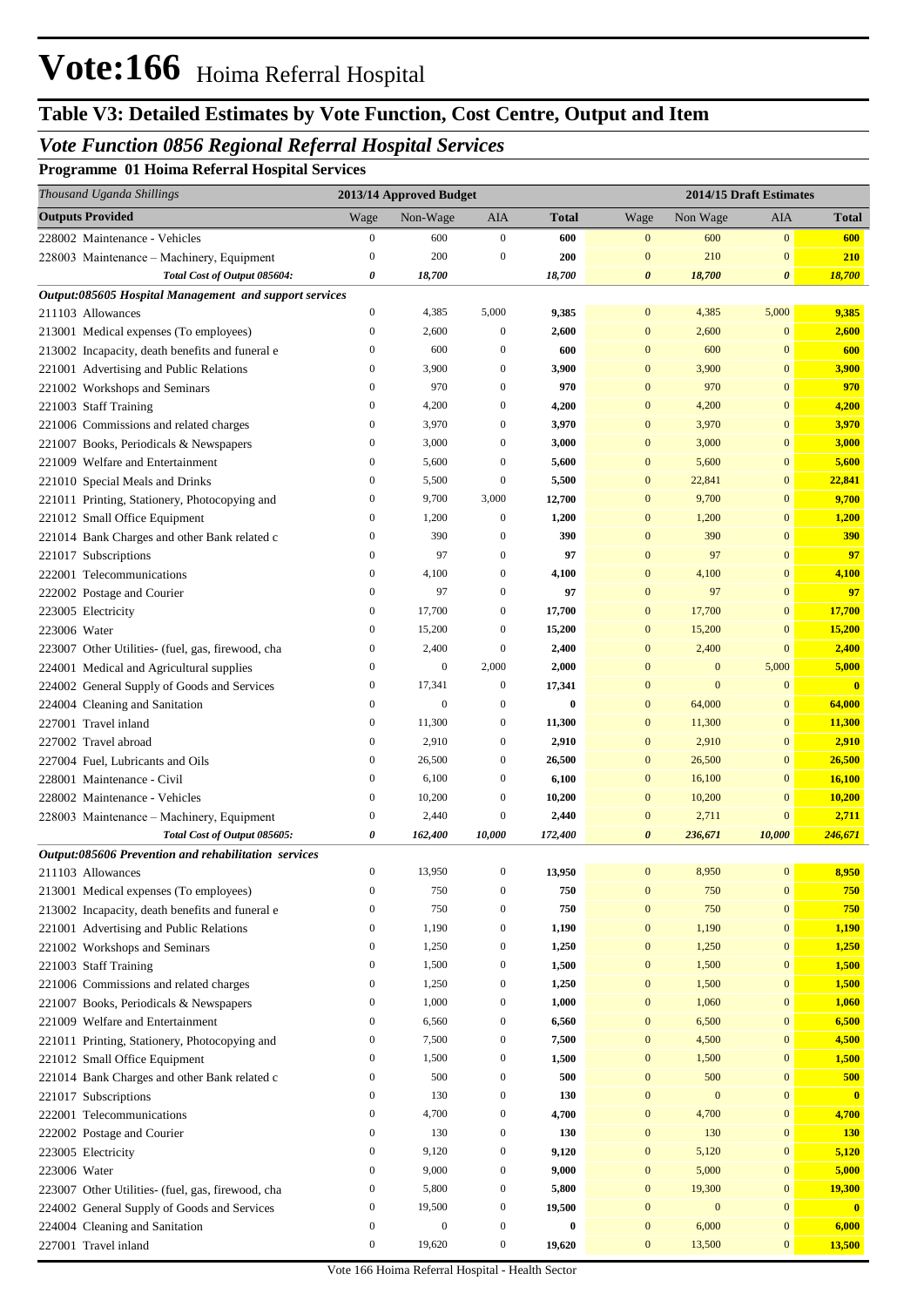#### *Vote Function 0856 Regional Referral Hospital Services*

**Programme 01 Hoima Referral Hospital Services**

| Thousand Uganda Shillings                           |                  | 2013/14 Approved Budget |              |              |                       |          | 2014/15 Draft Estimates |              |
|-----------------------------------------------------|------------------|-------------------------|--------------|--------------|-----------------------|----------|-------------------------|--------------|
| <b>Outputs Provided</b>                             | Wage             | Non-Wage                | <b>AIA</b>   | <b>Total</b> | Wage                  | Non Wage | <b>AIA</b>              | <b>Total</b> |
| 227002 Travel abroad                                | $\boldsymbol{0}$ | 3,750                   | $\mathbf{0}$ | 3,750        | $\mathbf{0}$          | 3,750    | $\overline{0}$          | 3,750        |
| 227004 Fuel. Lubricants and Oils                    | $\mathbf{0}$     | 38,500                  | $\mathbf{0}$ | 38,500       | $\mathbf{0}$          | 28,500   | $\mathbf{0}$            | 28,500       |
| 228001 Maintenance - Civil                          | $\mathbf{0}$     | 7,000                   | $\mathbf{0}$ | 7,000        | $\mathbf{0}$          | 7,000    | $\Omega$                | 7,000        |
| 228002 Maintenance - Vehicles                       | $\mathbf{0}$     | 11,850                  | $\mathbf{0}$ | 11,850       | $\mathbf{0}$          | 7.850    | $\mathbf{0}$            | 7,850        |
| 228003 Maintenance – Machinery, Equipment           | $\Omega$         | 4,000                   | $\mathbf{0}$ | 4,000        | $\mathbf{0}$          | 9,000    | $\mathbf{0}$            | 9,000        |
| Total Cost of Output 085606:                        | 0                | 170,800                 | 0            | 170,800      | $\boldsymbol{\theta}$ | 139,800  | $\boldsymbol{\theta}$   | 139,800      |
| <b>Output:085607 Immunisation Services</b>          |                  |                         |              |              |                       |          |                         |              |
| 211103 Allowances                                   | $\mathbf{0}$     | $\mathbf{0}$            | $\mathbf{0}$ | $\bf{0}$     | $\overline{0}$        | 5,000    | $\overline{0}$          | 5,000        |
| 221011 Printing, Stationery, Photocopying and       | $\Omega$         | $\Omega$                | $\Omega$     | $\bf{0}$     | $\mathbf{0}$          | 3,000    | $\overline{0}$          | 3,000        |
| 223005 Electricity                                  | $\Omega$         | $\Omega$                | $\theta$     | $\bf{0}$     | $\Omega$              | 4,000    | $\overline{0}$          | 4,000        |
| 223006 Water                                        | $\Omega$         | $\Omega$                | $\Omega$     | $\bf{0}$     | $\mathbf{0}$          | 4,000    | $\overline{0}$          | 4,000        |
| 223007 Other Utilities- (fuel, gas, firewood, cha   | $\Omega$         | $\Omega$                | $\mathbf{0}$ | $\bf{0}$     | $\mathbf{0}$          | 6,000    | $\mathbf{0}$            | 6,000        |
| 224004 Cleaning and Sanitation                      | $\Omega$         | $\Omega$                | $\Omega$     | $\bf{0}$     | $\Omega$              | 4,000    | $\Omega$                | 4,000        |
| 227001 Travel inland                                | $\Omega$         | $\Omega$                | $\Omega$     | $\bf{0}$     | $\mathbf{0}$          | 6,000    | $\Omega$                | 6,000        |
| 227004 Fuel. Lubricants and Oils                    | $\Omega$         | $\Omega$                | $\Omega$     | $\bf{0}$     | $\Omega$              | 10,000   | $\Omega$                | 10,000       |
| 228002 Maintenance - Vehicles                       | $\Omega$         | $\Omega$                | $\Omega$     | $\bf{0}$     | $\mathbf{0}$          | 4,000    | $\Omega$                | 4,000        |
| Total Cost of Output 085607:                        | 0                | $\theta$                |              | 0            | $\theta$              | 46,000   | $\theta$                | 46,000       |
| <b>Total Cost of Outputs Provided</b>               | 2,450,873        | 715,866                 | 30,000       | 3,196,740    | 2,450,873             | 846,546  | 30,000                  | 3,327,419    |
| <b>Arrears</b>                                      | Wage             | Non-Wage                | <b>AIA</b>   | <b>Total</b> | Wage                  | Non Wage | <b>AIA</b>              | <b>Total</b> |
| Output:085699 Arrears                               |                  |                         |              |              |                       |          |                         |              |
| 321614 Electricity arrears (Budgeting)              | $\mathbf{0}$     | $\mathbf{0}$            | $\theta$     | $\bf{0}$     | $\overline{0}$        | 3,010    | $\mathbf{0}$            | 3,010        |
| Total Cost of Output 085699:                        | 0                | 0                       |              | 0            | $\boldsymbol{\theta}$ | 3,010    | $\boldsymbol{\theta}$   | 3,010        |
| <b>Total Cost of Arrears</b>                        | $\bf{0}$         | $\bf{0}$                |              | $\bf{0}$     | $\bf{0}$              | 3,010    | $\bf{0}$                | 3,010        |
| <b>Total Programme 01</b>                           | 2,450,873        | 715,866                 | 30,000       | 3,196,740    | 2,450,873             | 849,556  | 30,000                  | 3,330,429    |
| Total Excluding Arrears and AIA                     | 2,450,873        | 715,866                 | 0            | 3,166,740    | 2,450,873             | 846,546  | $\boldsymbol{\theta}$   | 3,297,419    |
| Programme 02 Hoima Referral Hospital Internal Audit |                  |                         |              |              |                       |          |                         |              |

#### *Thousand Uganda Shillings* **2013/14 Approved Budget 2014/15 Draft Estimates Outputs Provided** Wage Non-Wage AIA **Total** Wage Non Wage AIA **Total** *Output:085605 Hospital Management and support services* 211101 General Staff Salaries 7,000 0 0 **7,000** 7,000 0 0 **7,000** 211103 Allowances 0 4,000 0 **4,000** 0 4,000 0 **4,000** *Total Cost of Output 085605: 7,000 4,000 0 11,000 7,000 4,000 0 11,000* **Total Cost of Outputs Provided 7,000 4,000 0 11,000 7,000 4,000 0 11,000 7,000 4,000 11,000 7,000 4,000 11,000** *Total Excluding Arrears and AIA 7,000 4,000 11,000 7,000 4,000 11,000* **0** *0* **0** *0* **Total Programme 02**

#### **Programme 03 Hoima Regional Maintenance**

| Thousand Uganda Shillings                              |              | 2013/14 Approved Budget |              |              |                | 2014/15 Draft Estimates |                       |              |
|--------------------------------------------------------|--------------|-------------------------|--------------|--------------|----------------|-------------------------|-----------------------|--------------|
| <b>Outputs Provided</b>                                | Wage         | Non-Wage                | AIA          | <b>Total</b> | Wage           | Non Wage                | <b>AIA</b>            | <b>Total</b> |
| Output:085605 Hospital Management and support services |              |                         |              |              |                |                         |                       |              |
| 211103 Allowances                                      | 0            | 6,729                   | $\Omega$     | 6,729        | $\mathbf{0}$   | 5,000                   | $\overline{0}$        | 5,000        |
| 224005 Uniforms, Beddings and Protective Gea           |              | $\mathbf{0}$            | $\theta$     | 0            | $\mathbf{0}$   | 5,000                   | $\mathbf{0}$          | 5,000        |
| 225001 Consultancy Services-Short term                 |              | $\mathbf{0}$            | $\Omega$     | $\mathbf{0}$ | $\mathbf{0}$   | 5,500                   | $\mathbf{0}$          | 5,500        |
| 227001 Travel inland                                   | $^{(1)}$     | $\mathbf{0}$            | $\Omega$     | $\mathbf{0}$ | $\overline{0}$ | 13,229                  | $\mathbf{0}$          | 13,229       |
| 227004 Fuel, Lubricants and Oils                       | 0            | 17,250                  | $\Omega$     | 17,250       | $\overline{0}$ | 24,000                  | $\mathbf{0}$          | 24,000       |
| 228002 Maintenance - Vehicles                          | 0            | 17,250                  | $\Omega$     | 17,250       | $\mathbf{0}$   | $\Omega$                | $\Omega$              |              |
| 228003 Maintenance – Machinery, Equipment              | 0            | 46,000                  | $\Omega$     | 46,000       | $\overline{0}$ | 60,000                  | $\mathbf{0}$          | 60,000       |
| Total Cost of Output 085605:                           | 0            | 87,229                  | 0            | 87,229       | $\theta$       | 112,729                 | $\theta$              | 112,729      |
| <b>Total Cost of Outputs Provided</b>                  | $\mathbf{0}$ | 87,229                  | $\bf{0}$     | 87,229       | $\bf{0}$       | 112,729                 | $\bf{0}$              | 112,729      |
| <b>Total Programme 03</b>                              | 0            | 87,229                  | $\mathbf{0}$ | 87,229       | $\bf{0}$       | 112,729                 | $\mathbf{0}$          | 112,729      |
| <b>Total Excluding Arrears and AIA</b>                 | 0            | 87,229                  | 0            | 87,229       | $\theta$       | 112,729                 | $\boldsymbol{\theta}$ | 112,729      |

*Development Budget Estimates*